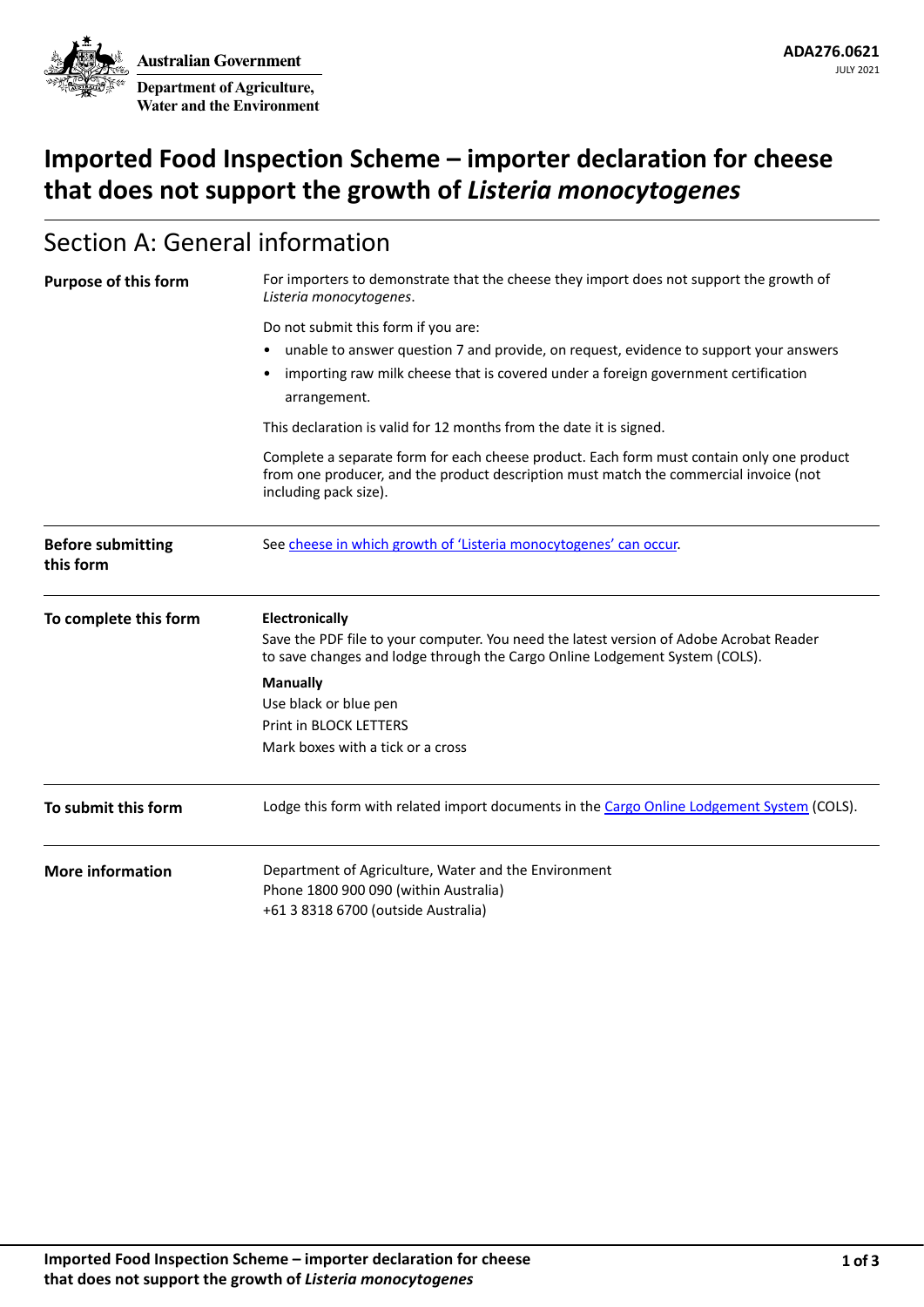### Section B: Importer

#### **1 Business name (legal entity name)**

**2 ICS importer code**

#### **3 Person authorised to sign this form**

| Given name(s)                  | Family name |
|--------------------------------|-------------|
|                                |             |
| Work phone (include area code) |             |
| Email                          |             |
|                                |             |

# Section C: Product details for each producer of cheese

Complete a separate form for each producer of each cheese as described on the commercial invoice (not including pack size).

#### **4 Description of the cheese as it is described on the commercial invoice**

#### **5 ICS producer code**

**6 Name of establishment where cheese was produced**

**7 Indicate that you can provide, on request, information confirming that:**

#### **Select one answer**

**The cheese has a pH less than 4.4 regardless of water activity.**

| The cheese has a water activity less than 0.92 regardless of pH. |  |  |
|------------------------------------------------------------------|--|--|
|                                                                  |  |  |

**The cheese has a pH less than 5.0 in combination with a water activity of less than 0.94.**



**The cheese has a refrigerated shelf life no greater than 5 days (includes frozen cheese that has a refrigerated shelf life of no greater than 5 days once thawed).**

**You can validate that the level of** *Listeria monocytogenes* **will not increase by greater than 0.5 log cfu/g over the stated shelf life of the cheese.**